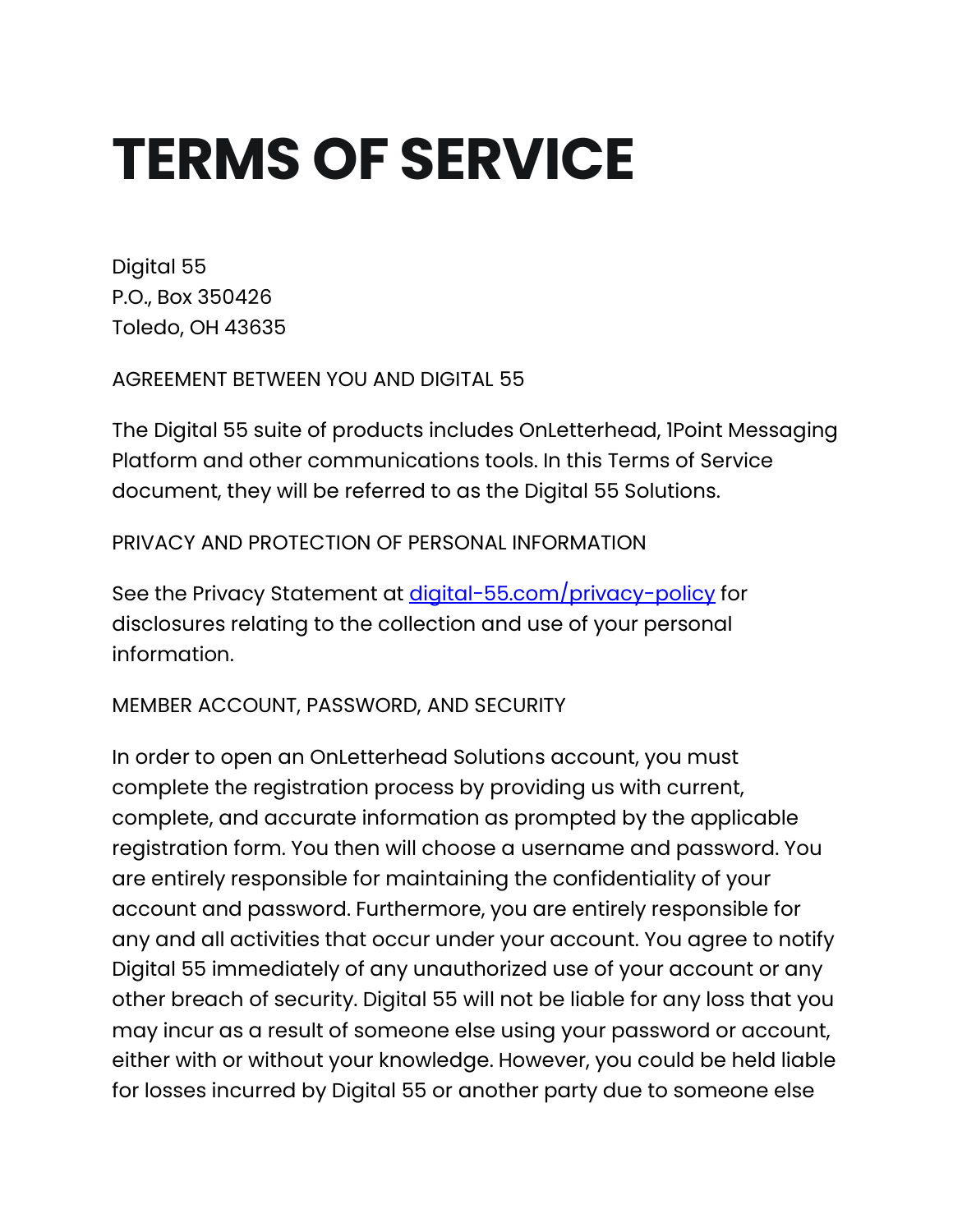using your account or password. You may not use anyone else's account at any time, without the permission of the account holder.

#### MODIFICATION OF THESE TERMS OF USE

Digital 55 reserves the right to change the terms, conditions, and notices under which the Digital 55 Site/Services/Solutions are offered, including, but not limited to, the charges associated with the use of the Digital 55 Site/Services/Solutions. You are responsible for regularly reviewing these terms and conditions and additional terms posted on particular websites. Your continued use of the Digital 55 Site/Services/Solutions constitutes your agreement to all such terms, conditions, and notices.

#### LINKS TO THIRD PARTY SITES

The Digital 55 Site/Services/Solutions may contain images of and links to third party Web sites ("Linked Sites"). The Linked Sites are not under the control of Digital 55 and Digital 55 is not responsible for the contents of any Linked Site, including without limitation any link contained in a Linked Site, or any changes or updates to a Linked Site. Digital 55 is not responsible for webcasting or any other form of transmission received from any Linked Site nor is Digital 55 responsible if the Linked Site is not working appropriately. Digital 55 is providing these links to you only as a convenience, and the inclusion of any link does not imply endorsement by Digital 55 of the site or any association with its operators. You are responsible for viewing and abiding by the privacy statements and terms of use posted at the Linked Sites.

Any dealings with third parties (including advertisers) included within the Digital 55 Site/Services/Solutions or participation in promotions, including the delivery of and the payment for goods and services, and any other terms, conditions, warranties or representations associated with such dealings or promotions, are solely between you and the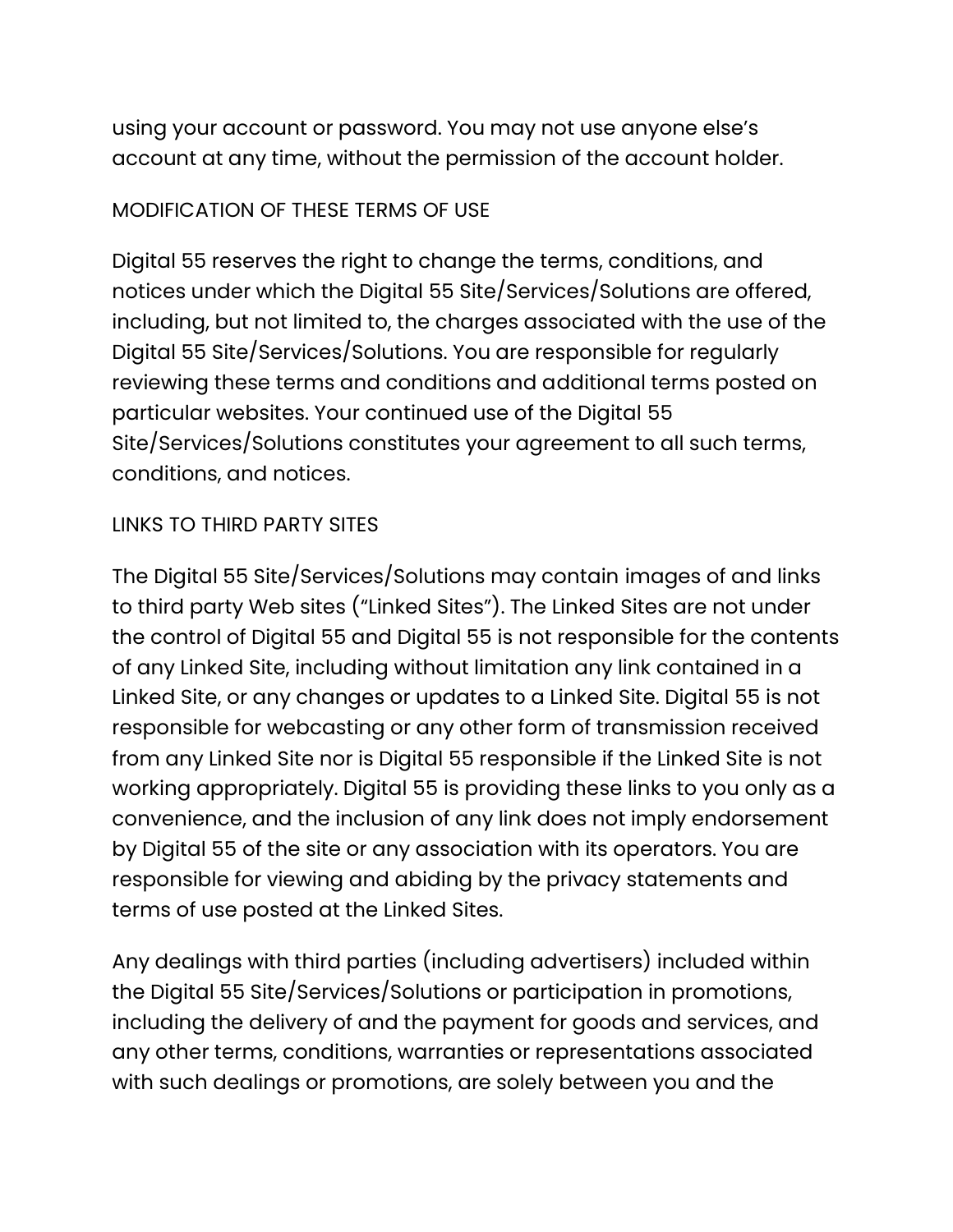advertiser or other third party. Digital 55 shall not be responsible or liable for any part of any such dealings or promotions.

## NO UNLAWFUL OR PROHIBITED USE

As a condition of your use of the Digital 55 Site/Services/Solutions, you will not use the Digital 55 Site/Services/Solutions for any purpose that is unlawful or prohibited by these terms, conditions, and notices. You may not use the Digital 55 Site/Services/Solutions in any manner that could damage, disable, overburden, or impair any Digital 55 Site/Services/Solutions (or the network(s) connected to any Digital 55 Site/Services/Solutions) or interfere with any other party's use and enjoyment of any Digital 55 Site/Services/Solutions. You may not attempt to gain unauthorized access to any Digital 55s Site/Services/Solutions, other accounts, computer systems or networks connected to any Digital 55 Site/Services/Solutions, through hacking, password mining or any other means. You may not obtain or attempt to obtain any materials or information through any means not intentionally made available through the Digital 55 Site/Services/Solutions.

## USE OF SERVICES

The Digital 55 Site/Services/Solutions may contain email services, file storage, and/or other message or communication facilities designed to enable you to communicate with others (collectively, "Communication Services"). You agree to use the Communication Services only to post, send, and receive messages and material that are proper and, when applicable, related to the particular Communication Service. By way of example, and not as a limitation, you agree that when using a Communication Service, you will not:

Use the Communication Service in connection with surveys, contests, pyramid schemes, chain letters, junk email, spamming, or any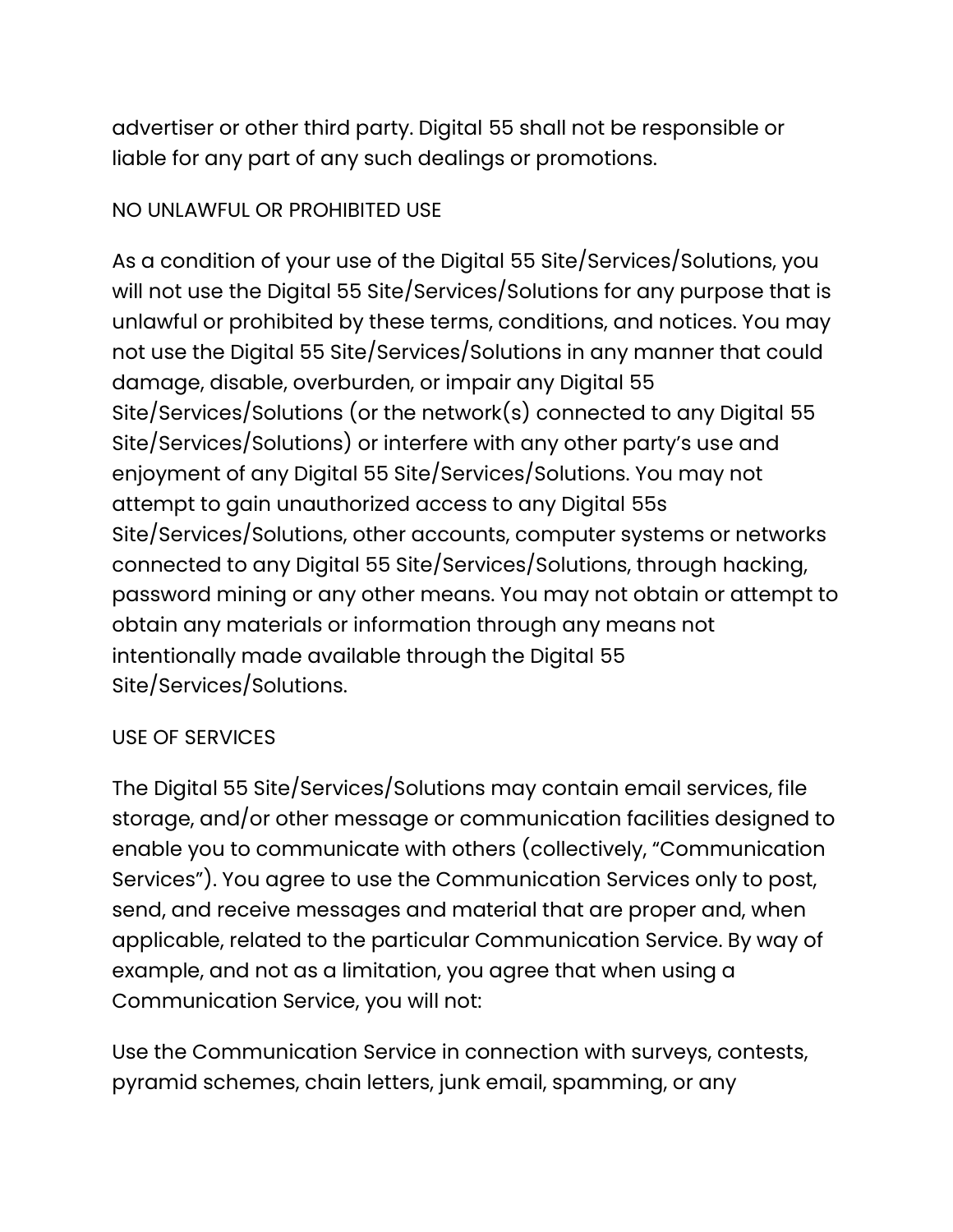duplicative or unsolicited messages (commercial or otherwise); Defame, abuse, harass, stalk, threaten, or otherwise violate the legal rights (such as rights of privacy and publicity) of others; Publish, post, upload, distribute, or disseminate any inappropriate, profane, defamatory, obscene, indecent, or unlawful topic, name, material, or information; Publish, post, upload, distribute, or disseminate any topic, name, material or information that incites discrimination, hate, or violence towards one person or a group because of their belonging to a race, a religion, or a nation, or that insults the victims of crimes against humanity by contesting the existence of those crimes; Upload, or otherwise make available, files that contain images, photographs, software, or other material protected by intellectual property laws, including, by way of example, and not as limitation, copyright or trademark laws (or by rights of privacy or publicity) unless you own or control the rights thereto or have received all necessary consents to do the same; Use any material or information, including images or photographs, which is made available through the Digital 55 Site/Services in any manner that infringes any copyright, trademark, patent, trade secret, or other proprietary right of any party; Upload files that contain viruses, Trojan horses, worms, time bombs, cancelbots, corrupted files, or any other similar software or programs that may damage the operation of another's computer or property of another. Use meta tag searches on the web sites; Download any file posted by another user of a Communication Service that you know, or reasonably should know, cannot be legally distributed in such manner; Falsify or delete any author attributions, legal or other proper notices, or proprietary designations or labels of the origin or source of software, or other material contained in a file that is uploaded; Restrict or inhibit any other user from using and enjoying the Email Client; Violate any code of conduct or other guidelines which may be applicable for any particular Communication Service; Harvest or otherwise collect information about others, including email addresses; Violate any applicable laws or regulations; Create a false identity for the purpose of misleading others;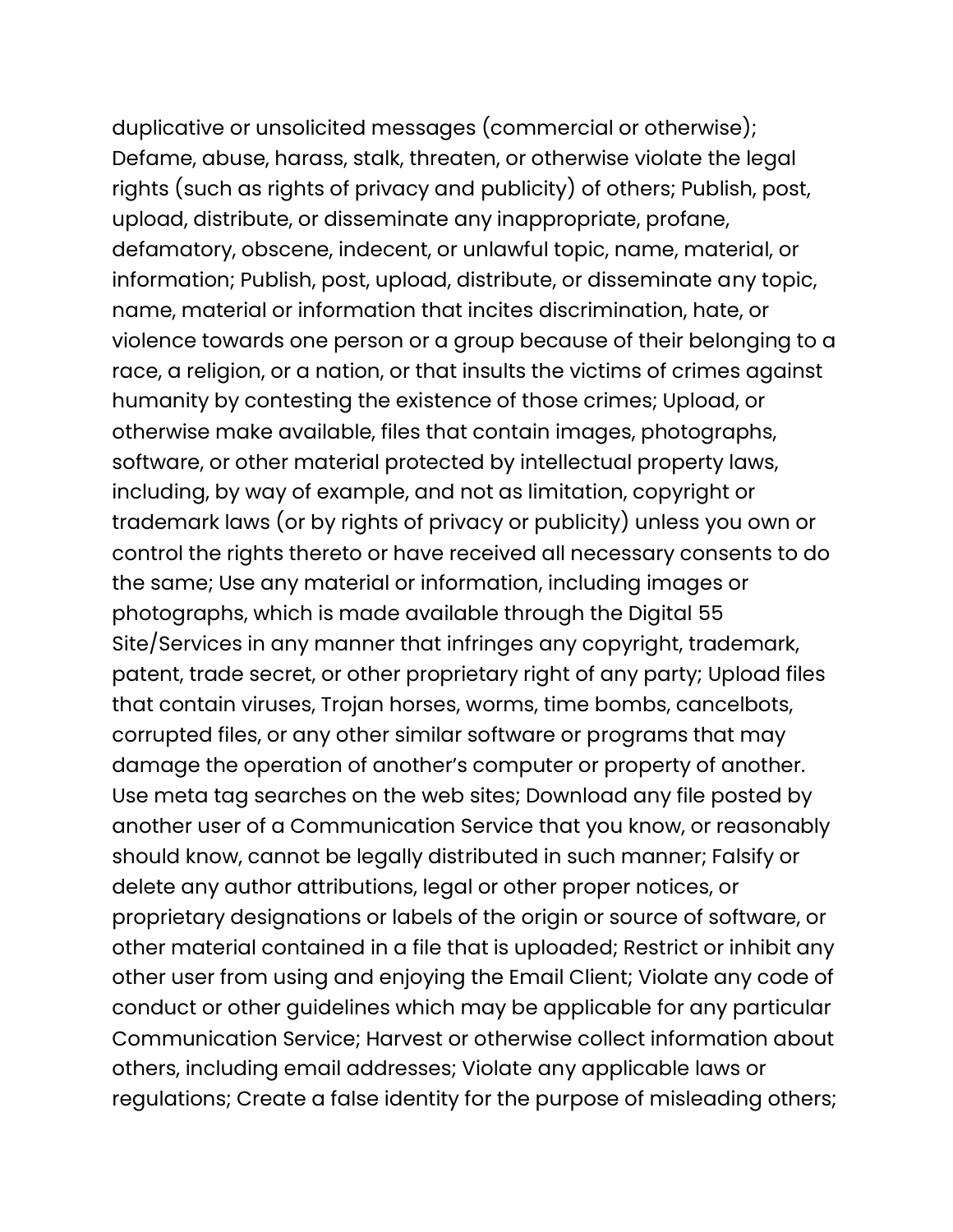Use, download or otherwise copy, or provide (whether or not for a fee) to a person or entity, any directory of users of an Digital 55 Site/Services or other user or usage information or any portion thereof. Digital 55 reserves the right at all times to disclose any information as Digital 55 deems necessary to satisfy any applicable law, regulation, legal process or governmental request, or to edit, refuse to post or to remove any information or materials, in whole or in part, at Digital 55 sole discretion.

Always use caution when giving out any personally identifiable information about yourself or your children in any Digital 55 Service. Digital 55 does not control or endorse the content, messages, or information found in the Digital 55 Service and, therefore, Digital 55 specifically disclaims any liability with regard to the Communication Services and any actions resulting from your participation in any Communication Service.

Materials uploaded to a Digital 55 Service may be subject to posted limitations on usage, reproduction, and/or dissemination; you are responsible for adhering to such limitations if you download the materials.

## MATERIALS PROVIDED TO DIGITAL 55

By providing materials to Digital 55, you warrant and represent that you own or otherwise control all of the rights to your Submission as described in these Terms of Use including, without limitation, all the rights necessary for you to provide, post, upload, input, or submit the Submissions. You further allow Digital 55 and/or other divisions of the parent company, permission to use such materials or materials created for you in conjunction with any marketing, public relations and/or sales efforts. Designs/logos/names may be used in brochures, online presentations, sales materials, and/or be used as an example email to prospects of the Digital 55 system. By consenting to the Terms of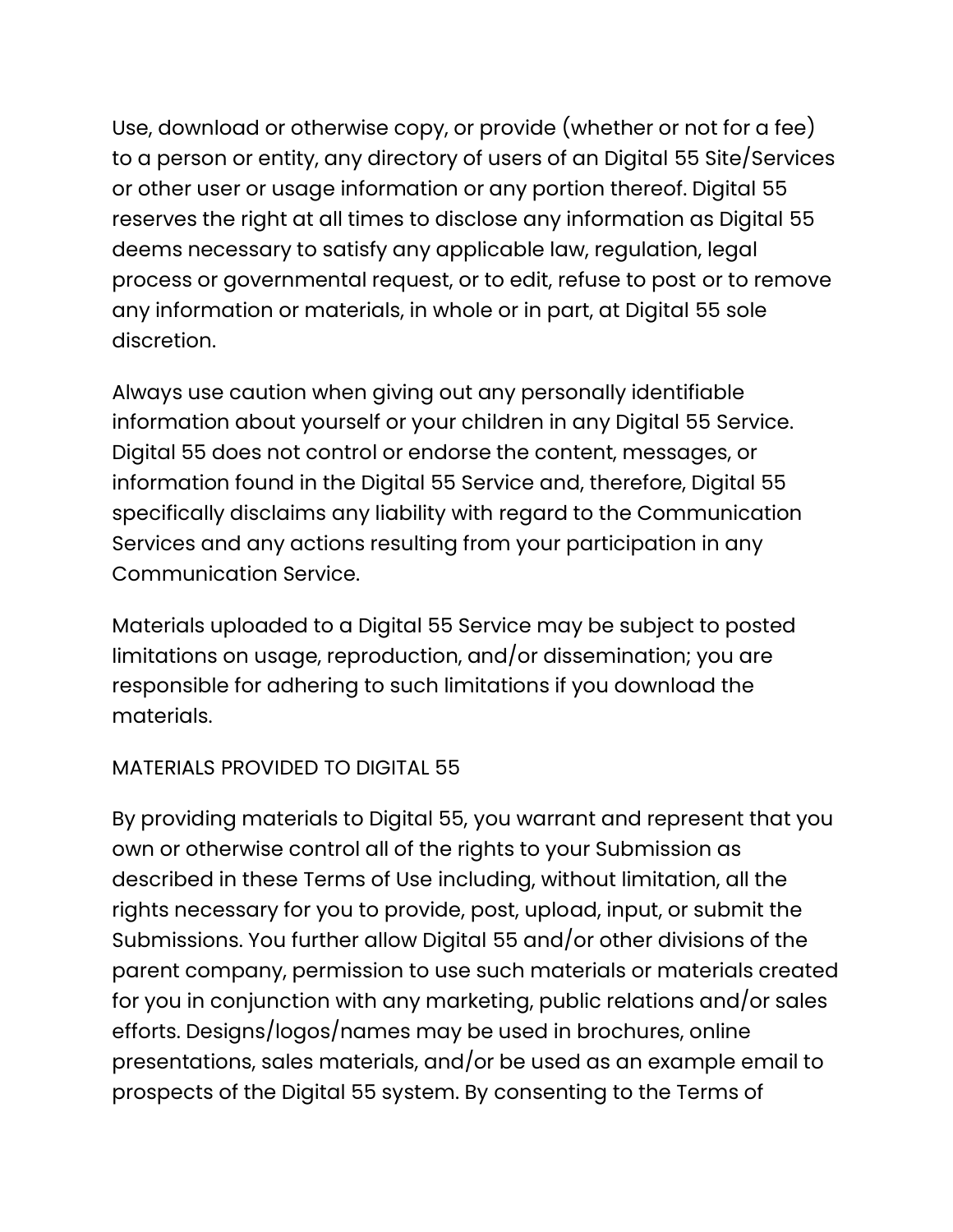Service, you are providing Digital 55 with permission to utilize these materials. If you do not want your materials to be used in this manner, please contact us in writing at the address stated above.

# SOFTWARE AND CONTENT AVAILABLE THROUGH THE DIGITAL 55 SITE/SERVICES

All content and software (if any) that is made available to view and/or download in connection with the Digital 55 Site/Services/Solutions, excluding content and/or software that may be made available by end users through a Communication Service ("Software"), is owned by and is the copyrighted work of Digital 55 and/or its suppliers and is protected by copyright laws and international treaty provisions. Your use of the Software is governed by the terms of the end-user license agreement, if any, which accompanies or is included with the Software ("License Agreement"). You may not install or use any Software that is accompanied by or includes a License Agreement unless you first agree to the License Agreement terms.

For any Software not accompanied by a license agreement, Digital 55 hereby grants to you, the user, a revocable personal, non-transferable license to use the Software for viewing and otherwise using the particular Digital 55 Site/Service/Solutions in accordance with these Terms of Use, and for no other purpose provided that you keep intact all copyright and other proprietary notices. Any reproduction or redistribution of the content and/or Software is expressly prohibited by law and may result in severe civil and criminal penalties. Violators will be prosecuted to the maximum extent possible. WITHOUT LIMITING THE FOREGOING, COPYING OR REPRODUCTION OF THE CONTENT OR SOFTWARE TO ANY OTHER SERVER OR LOCATION FOR FURTHER REPRODUCTION OR REDISTRIBUTION IS EXPRESSLY PROHIBITED. You acknowledge that the Software, and any accompanying documentation and/or technical information, is subject to applicable export control laws and regulations of the United States of America & Canada. You agree not to export or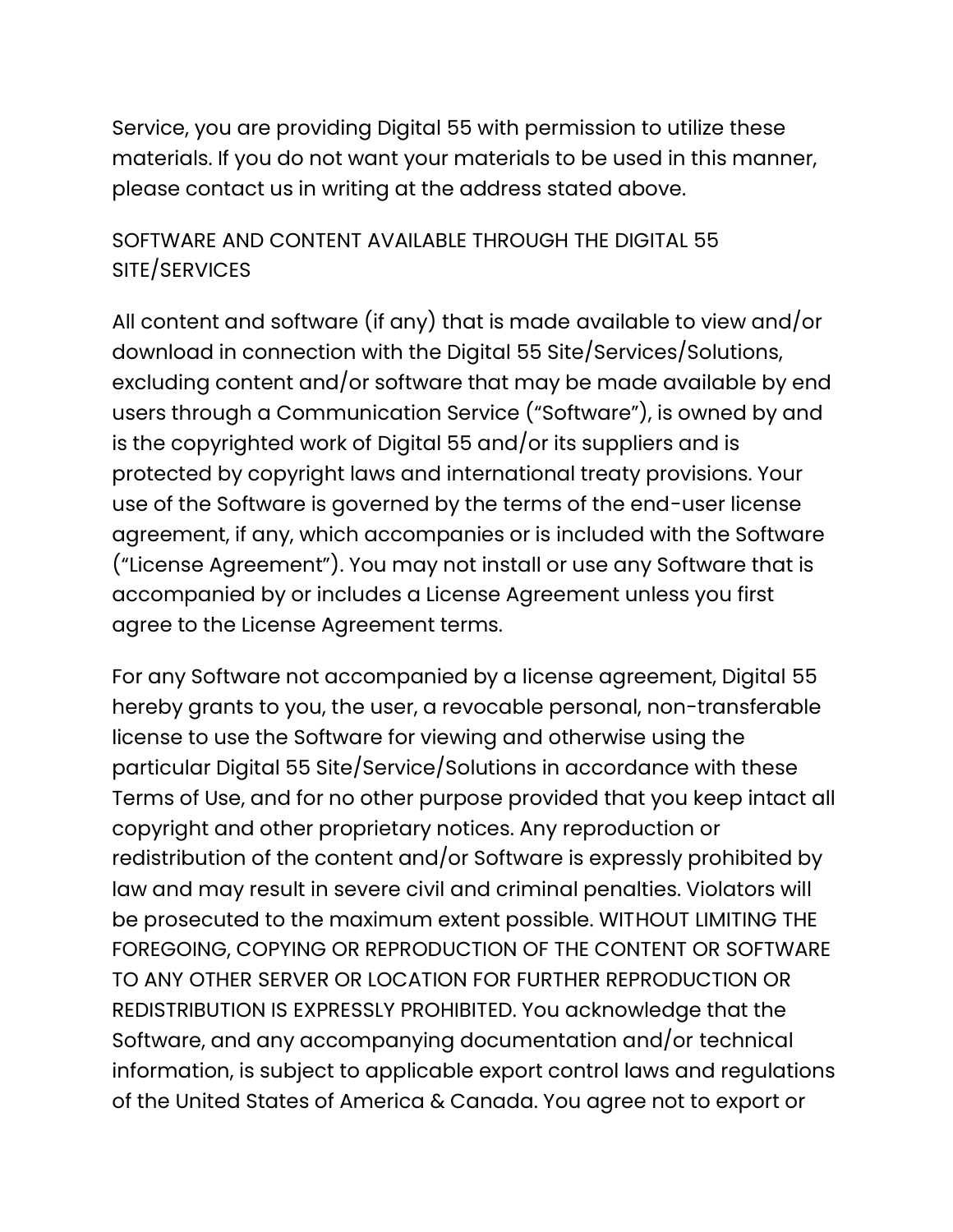re-export the Software, directly or indirectly, to any countries that are subject to United States of America & Canada export restrictions.

Digital 55 hosting services include subscription services and licenses held by Digital 55 on behalf of our clients. If the client decides to move their hosting off Digital 55's hosting platform, those subscriptions and licenses are not transferable and will be pulled prior to Digital 55 transferring the website files. The preparation and transfer of client files may result in hourly fees. The retrieval of Google Analytics connected to any website transfer will be the responsibility of the client and their new hosting company.

## ABANDONED OR DORMANT PROJECTS

Digital 55's project proposals, once signed, become binding contracts. Projects are considered abandoned or dormant when a request for content is made two (2) times in a 30-day period, and that content is not provided. Should client project be deemed abandoned or dormant by Digital 55 it is then subject to a requote or reactivation fee, to be determined by Digital 55. Reactivation fees start at \$1000, and deposit/payments on abandoned and/or dormant projects are nonrefundable.

Client caused project delays of two (2) weeks or more, including but not limited to, waiting for content, approval, edits, etc., may result in a monthly fee for any work and hosting on a development site. Failure to pay any fees charged will subject client project to the ABANDONED OR DORMANT clause.

#### LIABILITY DISCLAIMER

THE INFORMATION, SOFTWARE, PRODUCTS, AND SERVICES INCLUDED IN OR AVAILABLE THROUGH THE DIGITAL 55 SITE/SERVICES/SOLUTIONS MAY INCLUDE INACCURACIES OR TYPOGRAPHICAL ERRORS. CHANGES ARE PERIODICALLY MADE TO THE DIGITAL 55 SITE/SERVICES/SOLUTIONS AND TO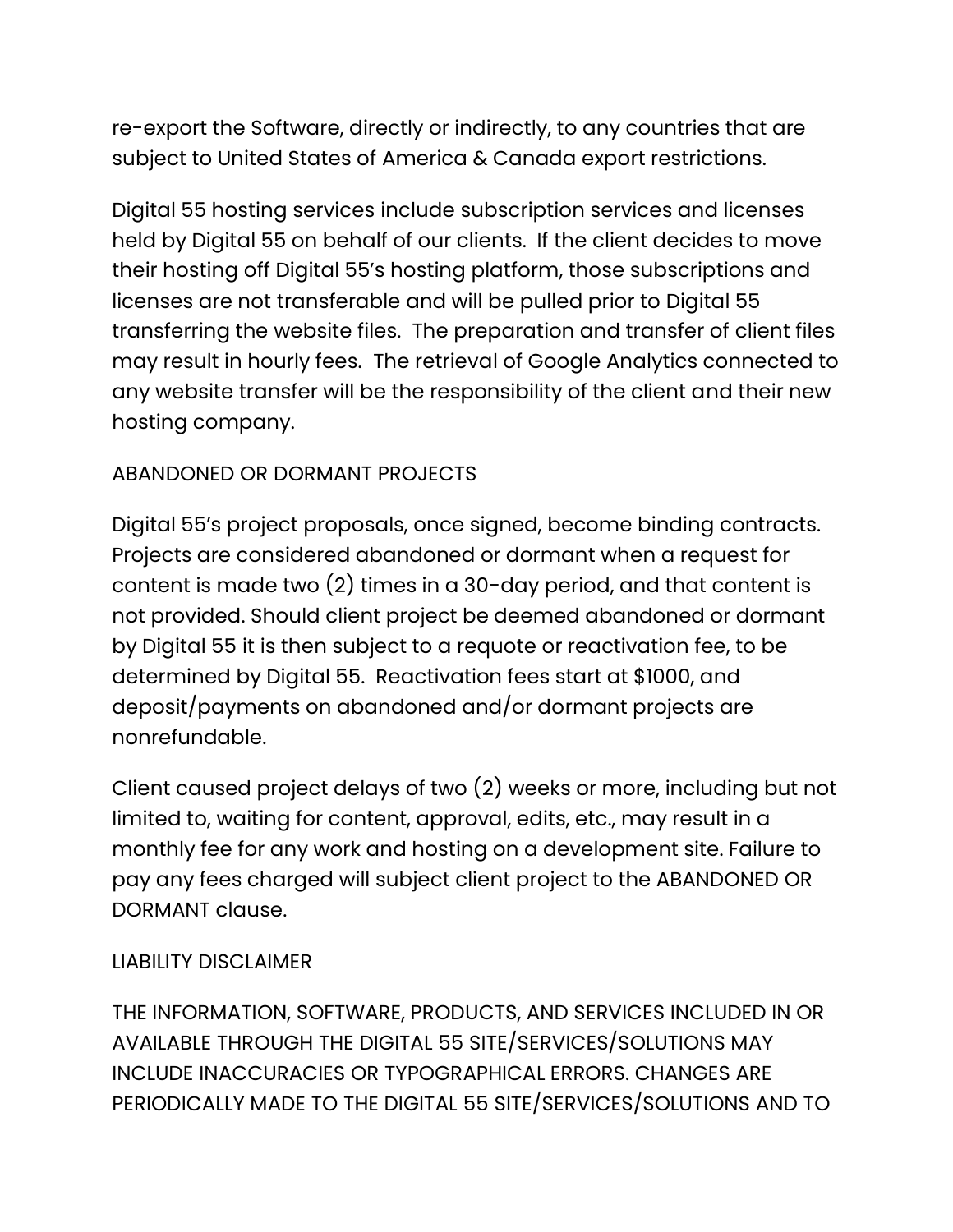THE INFORMATION THEREIN. DIGITAL 55 AND/OR ITS RESPECTIVE SUPPLIERS MAY MAKE IMPROVEMENTS AND/OR CHANGES IN THE DIGITAL 55 SITE/SERVICES AT ANY TIME. ADVICE RECEIVED VIA THE DIGITAL 55 SITE/SERVICES SHOULD NOT BE RELIED UPON FOR PERSONAL, MEDICAL, LEGAL, OR FINANCIAL DECISIONS AND YOU SHOULD CONSULT AN APPROPRIATE PROFESSIONAL FOR SPECIFIC ADVICE TAILORED TO YOUR SITUATION. DIGITAL 55 AND/OR ITS RESPECTIVE SUPPLIERS MAKE NO REPRESENTATIONS ABOUT THE SUITABILITY, RELIABILITY, AVAILABILITY, TIMELINESS, LACK OF VIRUSES OR OTHER HARMFUL COMPONENTS, AND ACCURACY OF THE INFORMATION, SOFTWARE, PRODUCTS, SERVICES, AND RELATED GRAPHICS CONTAINED WITHIN THE DIGITAL 55 SITE/SERVICES FOR ANY PURPOSE. ALL SUCH INFORMATION, SOFTWARE, PRODUCTS, SERVICES, AND RELATED GRAPHICS ARE PROVIDED "AS IS" WITHOUT WARRANTY OF ANY KIND. DIGITAL 55 AND/OR ITS RESPECTIVE SUPPLIERS HEREBY DISCLAIM ALL WARRANTIES AND CONDITIONS WITH REGARD TO THIS INFORMATION, SOFTWARE, PRODUCTS, SERVICES, AND RELATED GRAPHICS, INCLUDING ALL IMPLIED WARRANTIES AND CONDITIONS OF SALEABILITY, FITNESS FOR A PARTICULAR PURPOSE, WORKMANLIKE EFFORT, TITLE, AND NON-INFRINGEMENT. YOU SPECIFICALLY AGREE THAT DIGITAL 55 SHALL NOT BE RESPONSIBLE FOR UNAUTHORIZED ACCESS TO OR ALTERATION OF YOUR TRANSMISSIONS OR DATA, ANY MATERIAL OR DATA SENT OR RECEIVED OR NOT SENT OR RECEIVED, OR ANY TRANSACTIONS ENTERED INTO THROUGH A DIGITAL 55 SITE/SERVICE. YOU SPECIFICALLY AGREE THAT DIGITAL 55 IS NOT RESPONSIBLE OR LIABLE FOR ANY THREATENING, DEFAMATORY, OBSCENE, OFFENSIVE, OR ILLEGAL CONTENT OR CONDUCT OF ANY OTHER PARTY, OR ANY INFRINGEMENT OF ANOTHER'S RIGHTS, INCLUDING INTELLECTUAL PROPERTY RIGHTS. YOU SPECIFICALLY AGREE THAT DIGITAL 55 IS NOT RESPONSIBLE FOR ANY CONTENT SENT USING AND/OR INCLUDED IN A DIGITAL 55 SITE/SERVICE BY ANY THIRD PARTY. IN NO EVENT SHALL DIGITAL 55 AND/OR ITS SUPPLIERS BE LIABLE FOR ANY DIRECT, INDIRECT, PUNITIVE, INCIDENTAL, SPECIAL, OR CONSEQUENTIAL DAMAGES, OR ANY DAMAGES WHATSOEVER INCLUDING, WITHOUT LIMITATION, DAMAGES FOR LOSS OF USE, DATA, OR PROFITS, ARISING OUT OF OR IN ANY WAY CONNECTED WITH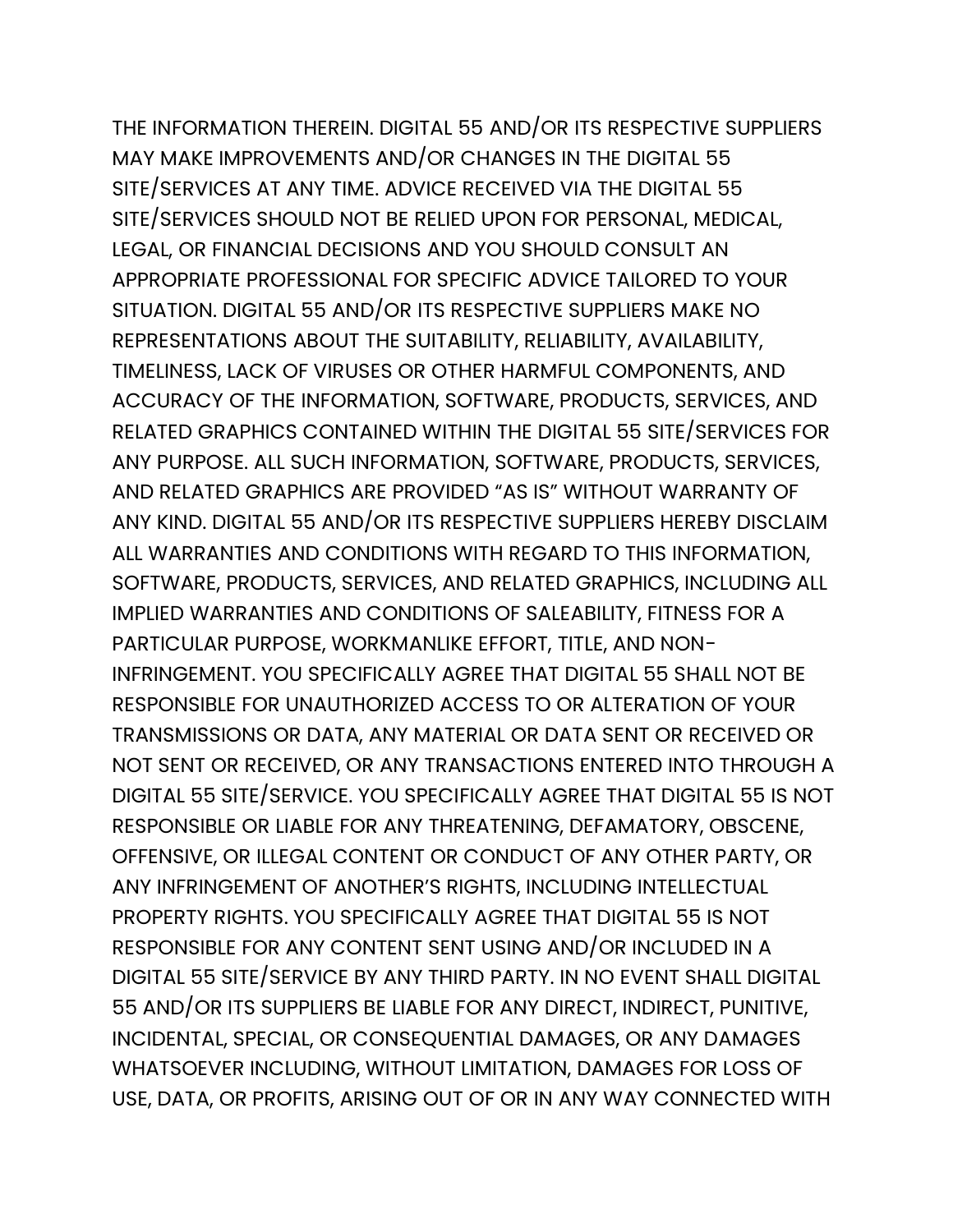THE USE OR PERFORMANCE OF THE DIGITAL 55 SITE/SERVICES, THE DELAY OR INABILITY TO USE THE DIGITAL 55 SITE/SERVICES OR RELATED SERVICES, THE PROVISION OF OR FAILURE TO PROVIDE SERVICES OR ANY INFORMATION, SOFTWARE, PRODUCTS, SERVICES, AND RELATED GRAPHICS OBTAINED THROUGH THE DIGITAL 55 SITE/SERVICES/ONLETTERHEAD SOLUTIONS; OR OTHERWISE ARISING OUT OF THE USE OF THE DIGITAL 55 SITE/SERVICES, WHETHER BASED ON CONTRACT, TORT, NEGLIGENCE, STRICT LIABILITY OR OTHERWISE, EVEN IF DIGITAL 55 OR ANY OF ITS SUPPLIERS HAS BEEN ADVISED OF THE POSSIBILITY OF DAMAGES. BECAUSE SOME STATES/JURISDICTIONS DO NOT ALLOW THE EXCLUSION OR LIMITATION OF LIABILITY FOR CONSEQUENTIAL OR INCIDENTAL DAMAGES, THE ABOVE LIMITATION MAY NOT APPLY TO YOU. IF YOU ARE DISSATISFIED WITH ANY PORTION OF THE DIGITAL 55 SITE/SERVICES, OR WITH ANY OF THESE TERMS OF USE, YOUR SOLE AND EXCLUSIVE REMEDY IS TO DISCONTINUE USING THE DIGITAL 55 SITE/SERVICES.

#### STORAGE SPACE AND OTHER LIMITATIONS

You agree that Digital 55 may establish limits concerning use of any Digital 55 Service offered on an Digital 55 Web site, including without limitation the maximum number of days that email messages will be retained by any Digital 55 Service, the maximum number of email messages that may be sent from or received by an account on any Digital 55 Service, the maximum size of an email message that may be sent from or received by an account on any Digital 55 Service, the maximum disk space that will be allotted on Digital 55 servers on your behalf, and the maximum number of times and duration you may access any Digital 55 Service in a given period of time.

You agree that Digital 55 has no responsibility or liability for the deletion, corruption, or failure to store any messages or other content maintained or transmitted by any Digital 55 Service.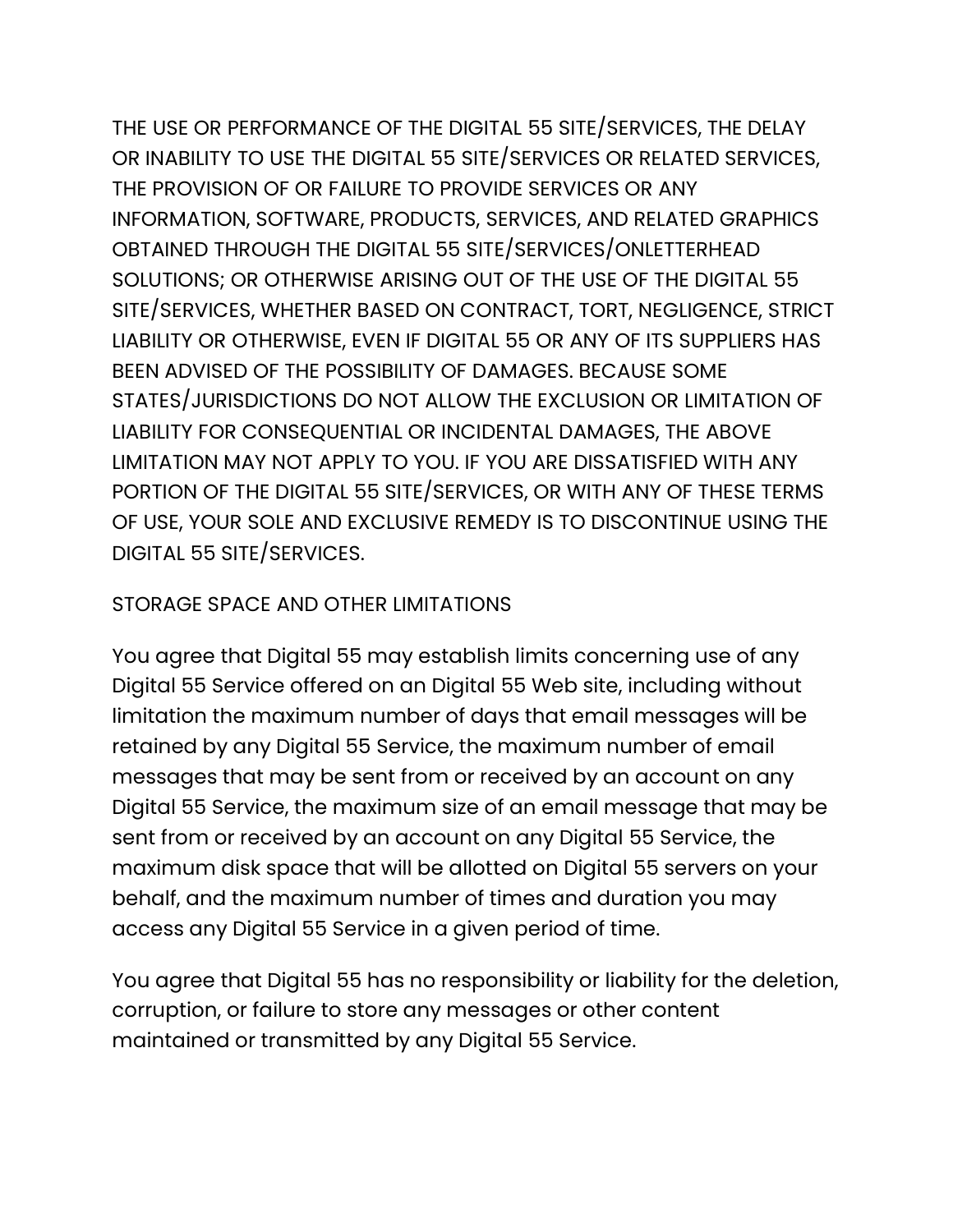DIGITAL 55 MAKES NO WARRANTY THAT ANY DIGITAL 55 SERVICE WILL BE UNINTERRUPTED, TIMELY, SECURE OR ERROR-FREE.

#### NO SPAM; DAMAGES

Digital 55 will immediately terminate any account which it believes, in its sole discretion, is transmitting or is otherwise connected with any spam or other unsolicited bulk email. In addition, because damages are often difficult to quantify, if actual damages cannot be reasonably calculated then you agree to pay Digital 55 liquidated damages of \$5 for each piece of spam or unsolicited bulk email transmitted from or otherwise connected with your account, otherwise you agree to pay Digital 55 actual damages, to the extent such actual damages can be reasonably calculated.

#### **GENERAL**

This agreement is governed by the laws of the State of Ohio, USA. You hereby irrevocably consent to the exclusive jurisdiction and venue of courts in Ohio, USA in all disputes arising out of or relating to the use of the Digital 55 Site/Services/Solutions. You agree that no joint venture, partnership, employment, or agency relationship exists between you and Digital 55 as a result of this agreement or use of the Digital 55 Site/Services/Solutions. You agree to indemnify and hold Digital 55, its parents, subsidiaries, affiliates, officers, and employees, harmless from any claim, demand, or damage, including reasonable attorneys' fees, asserted by any third party due to or arising out of your use of or conduct on the Digital 55 Site/Services. Digital 55 reserves the right to disclose any personal information about you or your use of the Digital 55 Site/Services, including its contents, without your prior permission if Digital 55 has a good-faith belief that such action is necessary to: (1) conform to legal requirements or comply with legal process; (2) protect and defend the rights or property of Digital 55 or its affiliated companies; (3) enforce the terms or use; or (4) act to protect the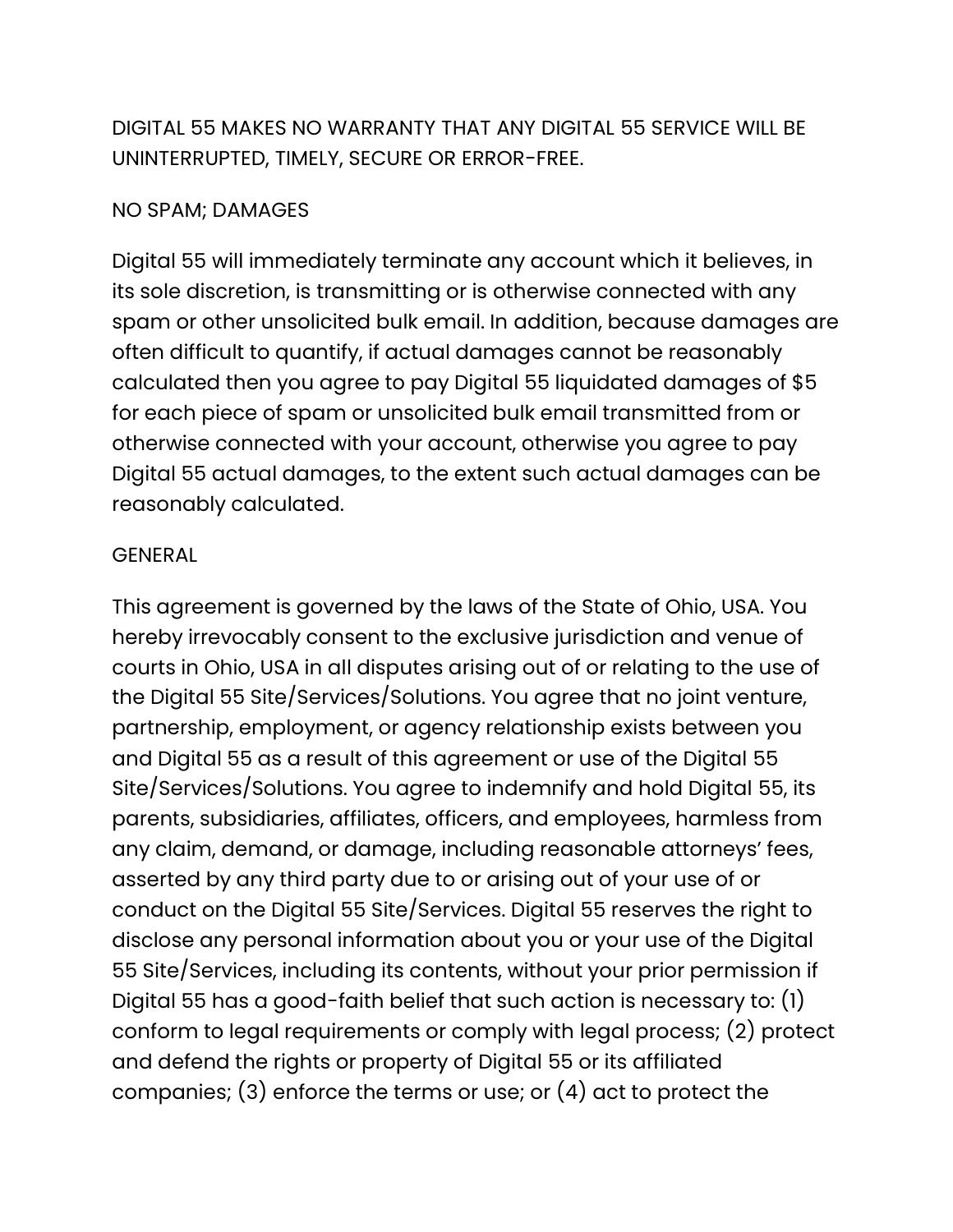interests of its members or others. Digital 55 performance of this agreement is subject to existing laws and legal process, and nothing contained in this agreement is in derogation of Digital 55 right to comply with governmental, court, and law enforcement requests or requirements relating to your use of the Digital 55 Site/Services/Solutions or information provided to or gathered by Digital 55 with respect to such use. If any part of this agreement is determined to be invalid or unenforceable pursuant to applicable law, including, but not limited to, the warranty disclaimers and liability limitations set forth above, then the invalid or unenforceable provision will be deemed superseded by a valid, enforceable provision that most closely matches the intent of the original provision and the remainder of the agreement shall continue in effect. Unless otherwise specified herein, this agreement constitutes the entire agreement between the user and Digital 55 with respect to the Digital 55 Site/Services/Solutions and it supersedes all prior or contemporaneous communications and proposals, whether electronic, oral or written, between the user and Digital 55 with respect to the Digital 55 Site/Services. A printed version of this agreement and of any notice given in electronic form shall be admissible in judicial or administrative proceedings based upon or relating to this agreement to the same extent and subject to the same conditions as other business documents and records originally generated and maintained in printed form.

## COPYRIGHT AND TRADEMARK NOTICES:

All contents of the Digital 55 Web sites are: Copyright © 2022 Digital 55 LLC. and/or its suppliers, P.O. Box 350426, Toledo, Ohio 43635. All rights reserved.

## TRADEMARKS.

Digital 55 and/or other Digital 55 products such as OnLetterhead and services referenced herein may also be either trademarks or registered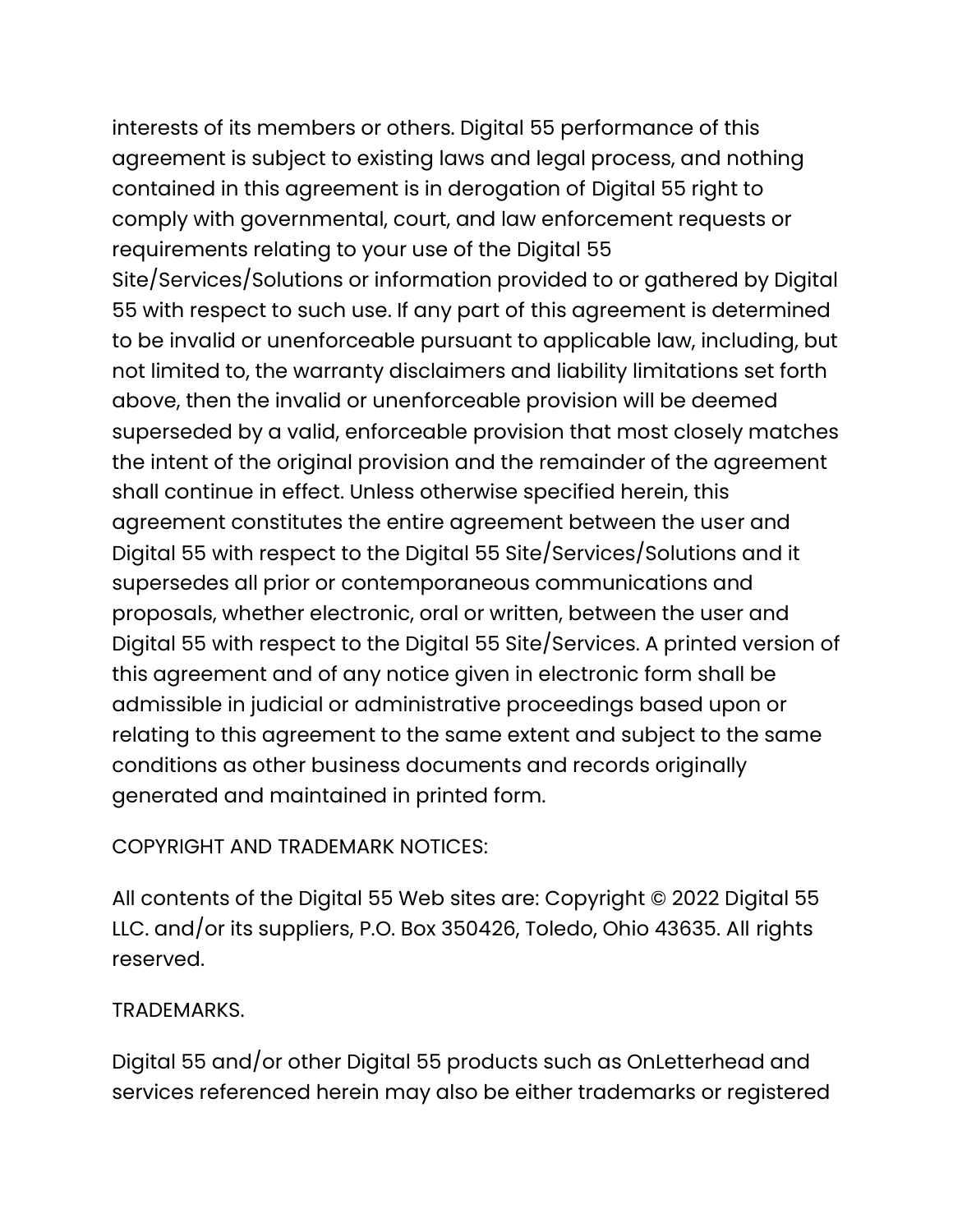trademarks of Digital 55 in USA/Canada and/or other countries. The names of actual companies and products mentioned herein may be the trademarks of their respective owners.

DIGITAL 55 BILLING

Charges on your Billing Account

Digital 55 bills you through an online account (your "Billing Account") for services and items obtained under this Agreement (the "Products"). You agree to pay Digital 55 all charges at the prices then in effect for any Products ordered by you or other persons (including your agents) using your Billing Account, and you authorize Digital 55 to charge your chosen payment method (your "Payment Method") for such Products. You agree and understand that some of the Products are subscription base and require termination based on terms and such non-termination provides Digital 55 a reasonable basis to provide and charge you for the Products based on the terms of the original agreement. You agree to make payment using that selected Payment Method. Charges on your Billing Account will be summarized for you online (your "Online Statement"). You will have one Online Statement per Billing Account. Digital 55 reserves the right to correct any errors or mistakes that it makes even if it has already requested or received payment.

YOU MUST PROVIDE CURRENT, COMPLETE, AND ACCURATE INFORMATION FOR YOUR BILLING ACCOUNT IN ORDER TO RECEIVE THE PRODUCTS ORDERED. YOU MUST PROMPTLY UPDATE ALL INFORMATION TO KEEP YOUR BILLING ACCOUNT CURRENT, COMPLETE, AND ACCURATE (SUCH AS A CHANGE IN BILLING ADDRESS, CREDIT CARD NUMBER, OR CREDIT CARD EXPIRATION DATE), AND YOU MUST PROMPTLY NOTIFY DIGITAL 55 IF YOUR PAYMENT METHOD IS CANCELLED (E.G., FOR LOSS OR THEFT) OR IF YOU BECOME AWARE OF A POTENTIAL BREACH OF SECURITY, SUCH AS THE UNAUTHORIZED DISCLOSURE OR USE OF YOUR USER NAME OR PASSWORD. IF YOU FAIL TO PROVIDE DIGITAL 55 ANY OF THE FOREGOING INFORMATION,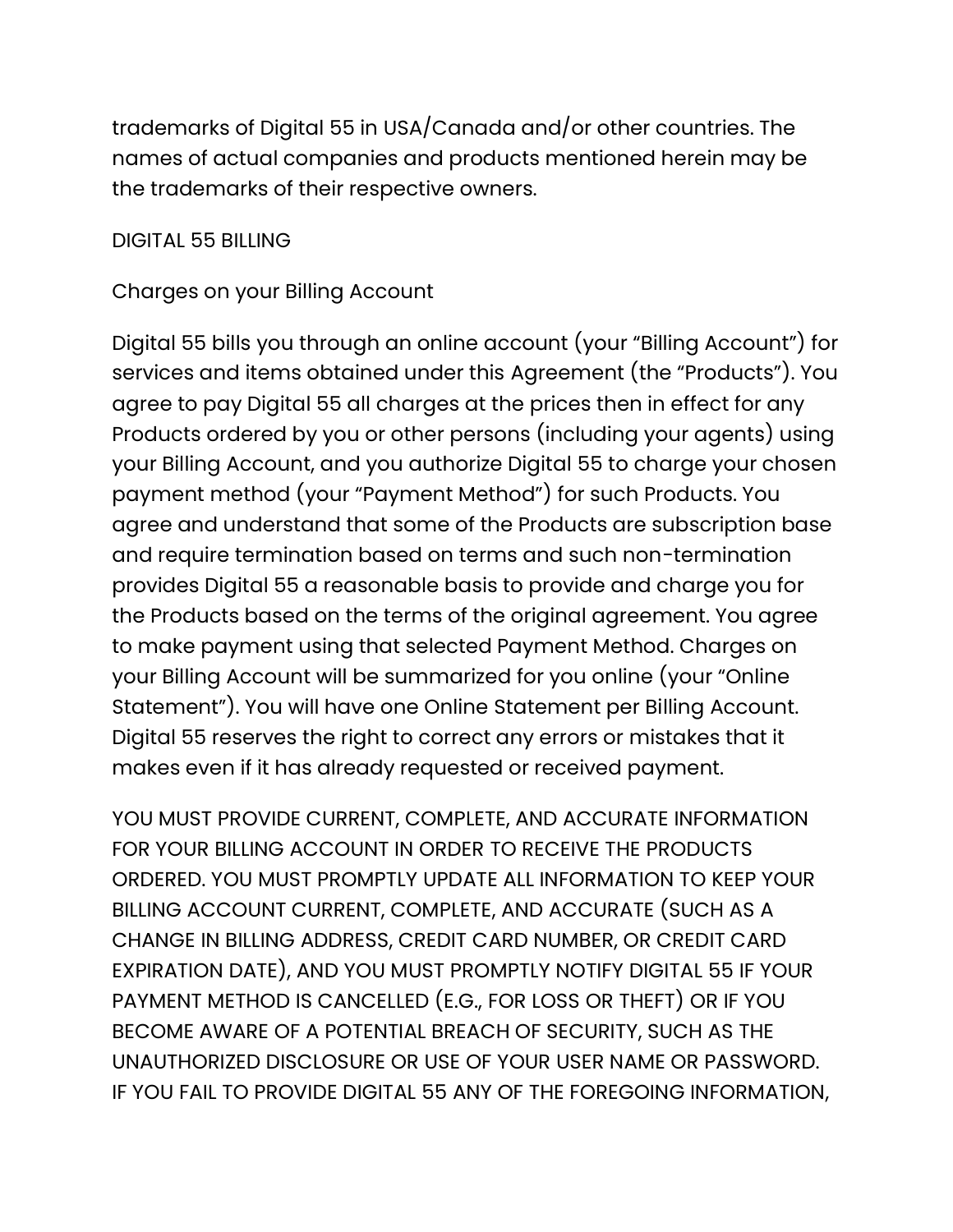YOU AGREE THAT DIGITAL 55 MAY CONTINUE CHARGING YOU FOR ANY SERVICE/PRODUCT PROVIDED UNDER YOUR BILLING ACCOUNT UNLESS YOU HAVE TERMINATED YOUR SUBSCRIPTION FOR SUCH SERVICE/PRODUCT (CONFIRMED IN WRITING UPON REQUEST).

Currency exchange settlements will be based on your Payment Method and may be determined by agreements between you and the financial institution, credit card issuer or other provider of your chosen Payment Method (the "Payment Method Provider"). If Digital 55 does not receive payment from your Payment Method Provider, you agree to pay all amounts due on your Billing Account upon demand.

Prices for all Products exclude all applicable taxes and telecommunication charges, unless expressly stated otherwise. To the extent permissible by law, you agree to be responsible for any applicable taxes and telecommunication charges, whether or not such amounts are itemized on your Online Statement or charged to your Billing Account or Payment Method.

Any agreement you have with the Payment Method Provider will govern your use of your Payment Method. You agree that Digital 55 may accumulate charges incurred and submit them as one or more aggregate charges during or at the end of each billing cycle.

DIGITAL 55 MAY SUBMIT PERIODIC CHARGES (E.G., MONTHLY) WITHOUT FURTHER AUTHORIZATION FROM YOU, UNTIL YOU PROVIDE PRIOR NOTICE (CONFIRMED IN WRITING UPON REQUEST) THAT YOU HAVE TERMINATED THIS AUTHORIZATION OR WISH TO CHANGE YOUR PAYMENT METHOD. SUCH NOTICE WILL NOT AFFECT CHARGES SUBMITTED BEFORE DIGITAL 55 REASONABLY COULD ACT.

Your non-termination or continued use of the Products/Services on your Billing Account reaffirms that Digital 55 is authorized to charge your Payment Method. Digital 55 may submit those charges for payment,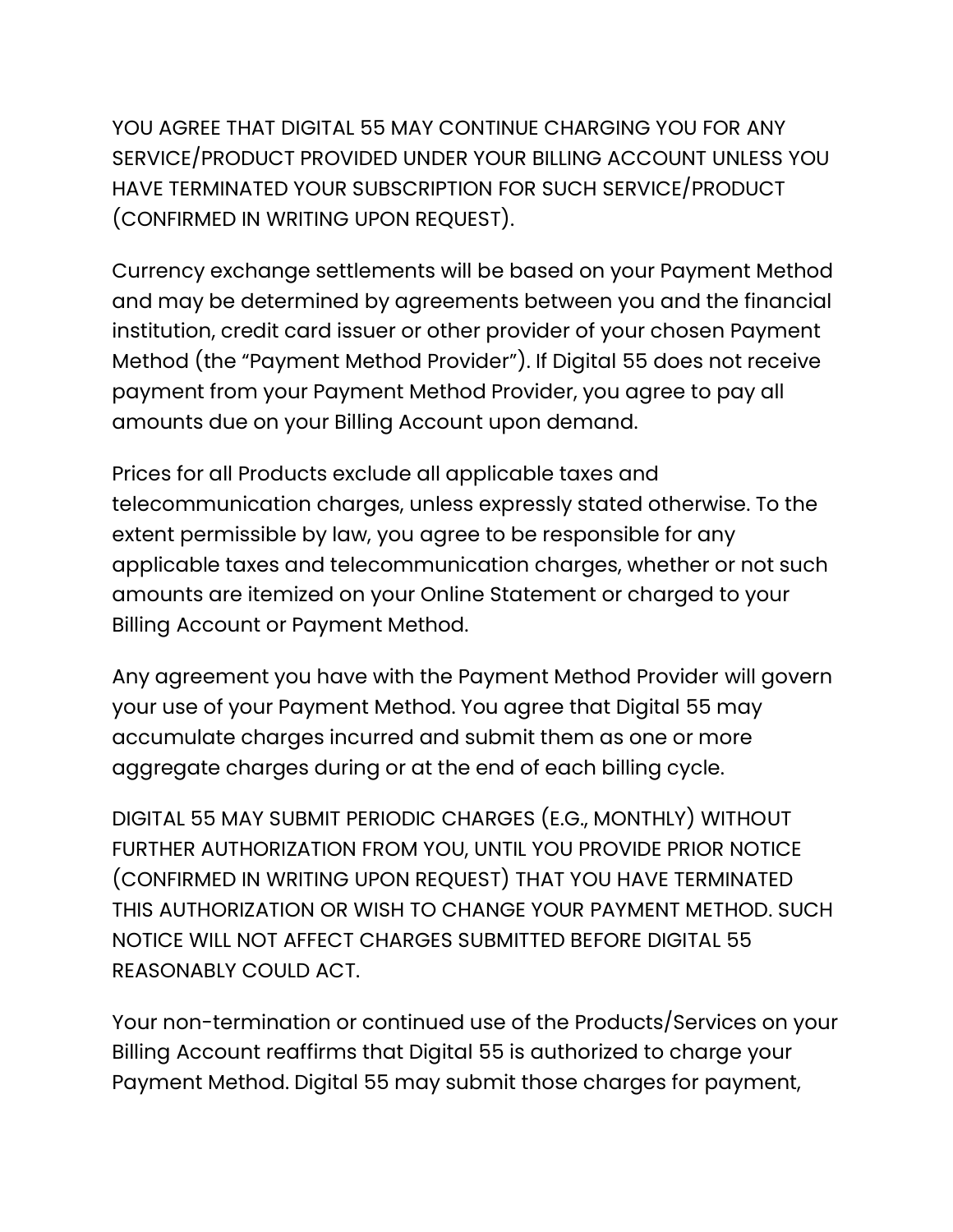and you will be responsible for such charges. Those submissions will not waive Digital 55's right to seek payment directly from you. Your charges may be payable in advance, in arrears, per usage, or as otherwise described when you initially ordered the applicable Product or service.

## Refund Policies

Subject to any withdrawal right you may have under applicable law, charges are non-refundable unless the price-plan terms expressly say otherwise. Except as otherwise required by law, the costs of any returns if permitted will be at your expense. DESIGN WORK IS NOT REFUNDABLE UNDER ANY CIRCUMSTANCES.

## Due Date: Late Charge; Collection Costs

The amount due to Digital 55 for your Billing Account must be paid in full by your Payment Method Provider on the date such payment is requested by Digital 55, not later than 30 days after the billing date; you are not entitled to carry forward a balance. You agree to pay late charges that may be assessed by Digital 55 on amounts due but not timely paid. The late charge will be 1.5% per month (or 18% per annum) on the total amount due but not paid; but, if such rate is in excess of any allowable rate under applicable laws, then you will instead be charged the maximum rate that is permitted by law. Digital 55 reserves the right to refer your Billing Account to a third party for collection in the event of default. You agree to pay all costs incurred in the enforcement of this Agreement and in collection of any delinquent amounts due, including reasonable attorneys' fees and costs.

## Default

If Digital 55 does not receive payment for any charge to your Billing Account, you will be in default and Digital 55 may suspend or cancel your Billing Account and your access to any or all Digital 55 Products. If your Payment Method Provider seeks return of payments previously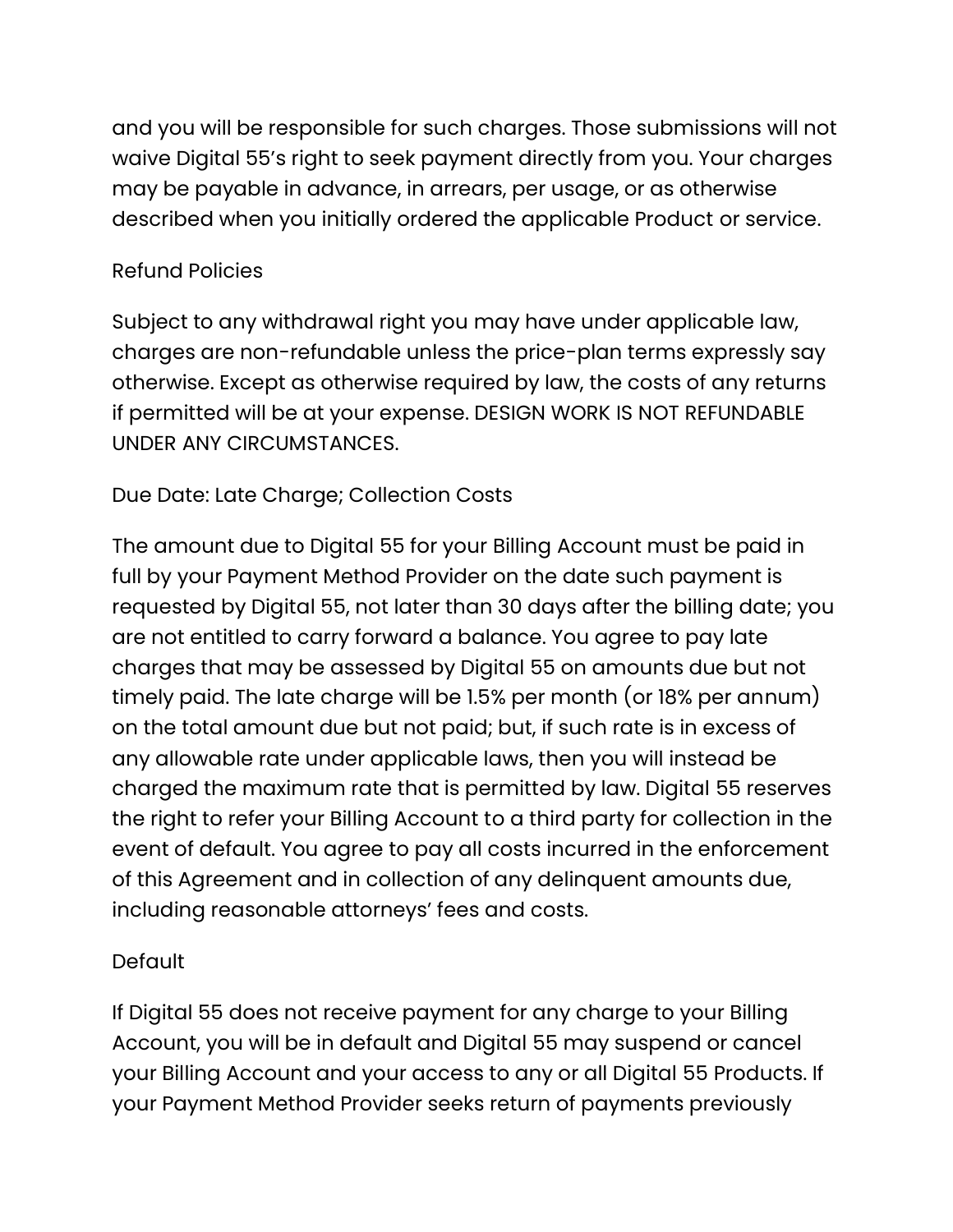made to Digital 55, but Digital 55 in good faith believes that you are liable for the charge and applicable law allows the Payment Method Provider to seek payment from you, you will also be in default and Digital 55 may cancel your Billing Account and your access to any or all Products. CANCELLATION OR SUSPENSION FOR DEFAULT MAY BE MADE WITHOUT PRIOR NOTICE TO YOU AND UPON SUCH CANCELLATION OR SUSPENSION, DIGITAL 55 MAY STOP DELIVERY OF ANY PRODUCT, AND ANY INFORMATION YOU HAVE STORED ON A DIGITAL 55 SERVICE MAY NOT BE RETRIEVED AT A LATER DATE.

#### Termination, Cancellation, or Suspension

Digital 55 may, in its discretion, terminate, cancel, or suspend an accepted order if Digital 55 is notified that your Payment Method has expired or has been canceled, or if Digital 55 has reason to believe that any Billing Account information provided to Digital 55 is untrue, inaccurate, not current, or incomplete. Termination, cancellation, or suspension, whether by you or Digital 55, will not alter your obligation to pay all charges made to your Billing Account before such termination, cancellation, or suspension (including charges made after termination by you but before Digital 55 could reasonably act on your termination notice). You will not be entitled to any refunds upon termination, cancellation, or suspension unless the applicable agreement expressly so provides. See the Digital 55 Cancellation Policy for more details.

#### General

You represent and warrant that: (1) you are at least 18 years of age or the age required or allowed under applicable law for making a legal and binding contract; (2) all information that you submit is true and accurate (including without limitation information relating to your Payment Method); and (3) you are an individual (or in the case of an entity, an agent of the entity) authorized to use the designated Payment Method. You agree to pay for all charges (including charges by other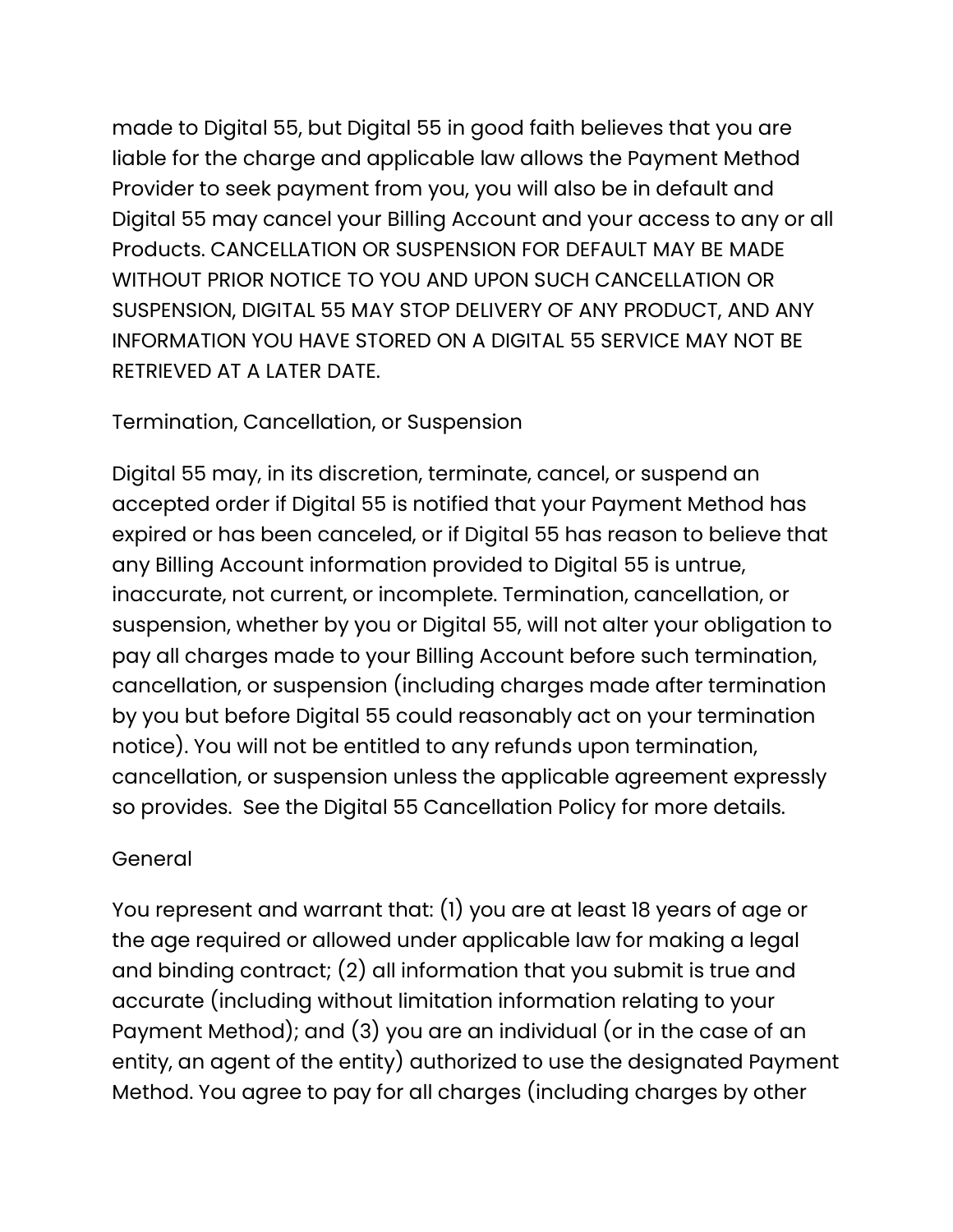persons) and to comply with your responsibilities and obligations as stated in this Agreement. If you are an agent of an entity user, you represent and warrant that you are duly authorized to legally bind the entity to all terms and conditions of this Agreement and that you have made the entity aware of them. You agree not to assign, transfer, or sublicense any rights in your Billing Account. Digital 55 may: (1) generate print copies of its electronic records and introduce them in evidence as original documents; and (2) prove your agreement or consent in any manner, including, without limitation, by showing that a procedure existed by which you must have provided consent or engaged in conduct to obtain the applicable Products.

CONSUMER DISCLOSURES AND CONSENTS FOR ELECTRONIC INFORMATION

Disclosure to Receive All Information in Electronic Form

ALL INFORMATION THAT DIGITAL 55 IS REQUIRED BY LAW TO SEND TO YOU REGARDING THE SUBSCRIPTIONS, SERVICES, AND OTHER ITEMS PROVIDED TO YOU UNDER THIS AGREEMENT, INCLUDING ANY BILLING AND PAYMENT INFORMATION (COLLECTIVELY REFERRED TO AS "REQUIRED INFORMATION"), AND ANY OTHER INFORMATION PROVIDED TO YOU FROM DIGITAL 55, WILL BE PROVIDED TO YOU IN ELECTRONIC FORM ONLY. DIGITAL 55 WILL PROVIDE ALL REQUIRED INFORMATION TO YOU IN ELECTRONIC FORM EITHER: (1) VIA EMAIL AT THE EMAIL ADDRESS YOU SPECIFY DURING YOUR SIGN-UP FOR SUBSCRIPTIONS, SERVICES, OR OTHER ITEMS UNDER THIS AGREEMENT; (2) BY ACCESS TO AN DIGITAL 55 WEB SITE THAT WILL BE DESIGNATED IN AN EMAIL NOTICE SENT TO YOU AT THE TIME THE INFORMATION IS AVAILABLE; OR (3) TO THE EXTENT PERMISSIBLE BY LAW, BY ACCESS TO AN DIGITAL 55 WEB SITE THAT WILL BE GENERALLY DESIGNATED IN ADVANCE FOR SUCH PURPOSE.

Consent to Receive All Information in Electronic Form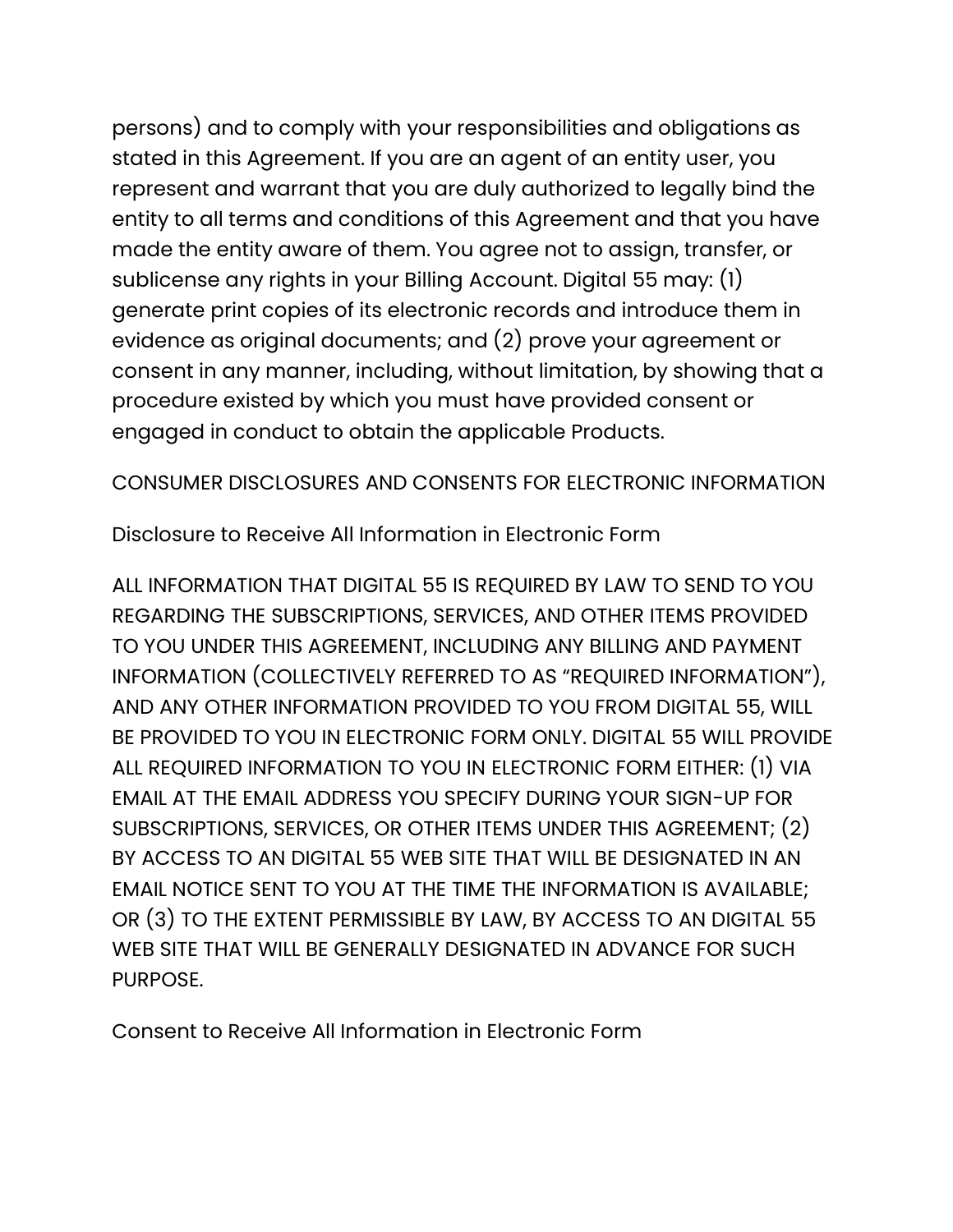YOU AGREE THAT BY ACCEPTING THE TERMS IN THIS AGREEMENT, YOU CONSENT TO RECEIVE REQUIRED INFORMATION, AND ANY OTHER INFORMATION PROVIDED TO YOU FROM DIGITAL 55, SOLELY BY ELECTRONIC COMMUNICATION. YOU ALSO CONFIRM THAT YOUR COMPUTER SATISFIES THE HARDWARE AND SOFTWARE REQUIREMENTS STATED ABOVE FOR RECEIVING, ACCESSING, DISPLAYING, PRINTING, AND STORING COPIES OF SUCH REQUIRED INFORMATION, AND YOU CONFIRM THAT YOU HAVE PROVIDED DIGITAL 55 A CURRENT EMAIL ADDRESS FOR RECEIVING REQUIRED INFORMATION.

Hardware and Software Requirements

In order to receive Required Information electronically from Digital 55, you must have an email address and submit it to Digital 55 upon signup for any subscription, service, or other item provided under this Agreement. Your computer also must have either Google Chrome, Microsoft Edge, Safari, or Mozilla Firefox 80 (or newer) and an email software program capable of sending and receiving email from Digital 55 via the Internet. You must be running Windows as an operating system. To utilize the OnLetterhead Outlook plugin you must have: Windows 7/10, Microsoft Outlook 2010, 2013, 2016, 365 (Desktop), or 2019, and an Outlook compatible email address configured in Outlook. To utilize the CRM, you must use Google Chrome or Microsoft Edge. Finally, your computer must be capable of receiving, accessing, displaying, and either printing or storing Required Information received in electronic form from Digital 55 via an email or by access to a Digital 55 Web site using one of the browsers specified above.

Changes to Hardware and Software Requirements

In the event that there are any changes to the hardware and software requirements listed above that are likely to have a significant impact on your ability to receive, access, display, store, and print Required Information that Digital 55 sends to you in electronic form, Digital 55 will